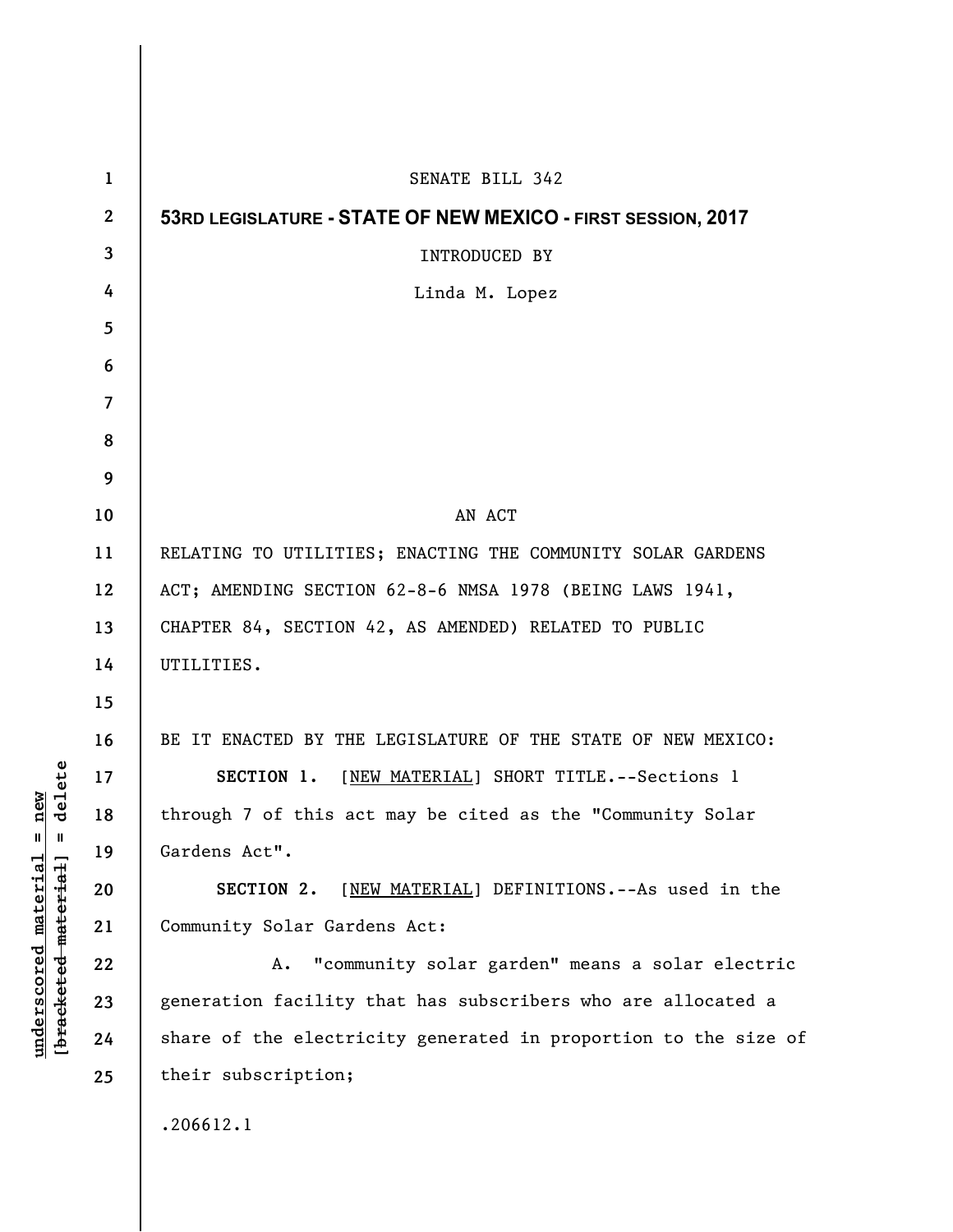**1 2**  B. "commission" means the public regulation commission;

**3 4 5 6**  C. "low-income residential customer" means a customer with an annual household income at or below the median household income for New Mexico, as published by the United States census bureau;

**7 8 9 10**  D. "public utility" means an entity certified by the commission to provide retail electric service in New Mexico pursuant to the Public Utility Act but does not include a rural electric cooperative;

E. "subscriber" means a retail customer of a public utility who owns one or more subscriptions to a community solar garden and who has identified one or more physical service locations to which each subscription is attributed;

F. "subscriber organization" means an entity that owns or operates one or more community solar gardens; and

G. "subscription" means a proportional interest in solar electric generation facilities installed at a community solar garden, together with the renewable energy credits associated with or attributable to such facilities.

**SECTION 3.** [NEW MATERIAL] COMMUNITY SOLAR GARDEN REQUIREMENTS.--

A. A community solar garden shall have a nameplate rating of ten megawatts or less and shall not be co-located with another community solar garden where that limit is

.206612.1

 $\frac{1}{2}$  intereted material = delete **[bracketed material] = delete**  $underscored material = new$ **underscored material = new**

**11** 

**12** 

**13** 

**14** 

**15** 

**16** 

**17** 

**18** 

**19** 

**20** 

**21** 

**22** 

**23** 

**24** 

**25** 

 $- 2 -$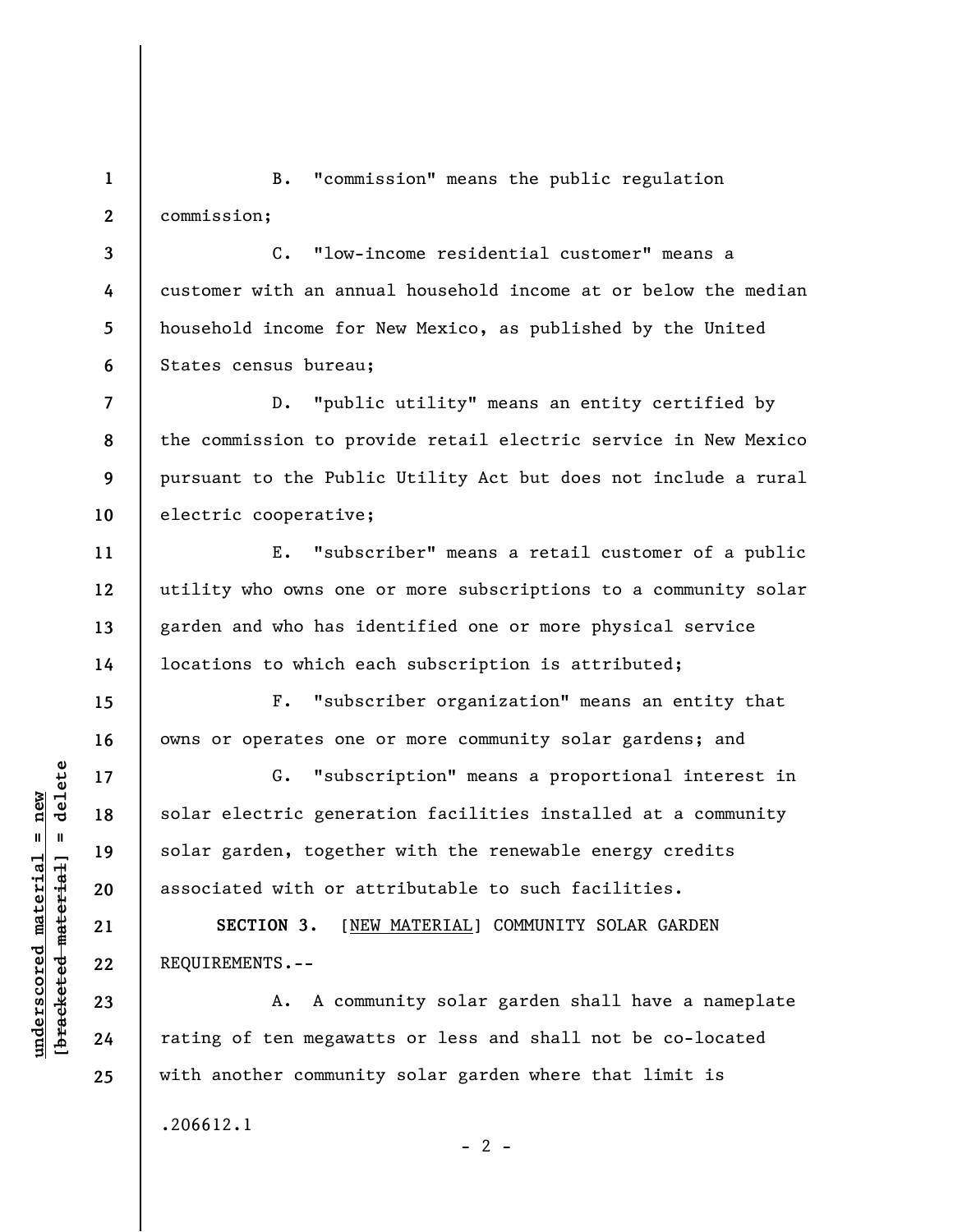**1**  exceeded in the aggregate.

**2 3**  B. A community solar garden shall be located in the service territory of a public utility.

**4 5**  C. A community solar garden shall have at least ten subscribers.

**6 7**  D. No single subscriber shall hold more than a forty percent interest in a community solar garden.

**8 9 10**  E. No more than forty percent of the capacity of a community solar garden may be allocated to subscriptions larger than twenty-five kilowatts.

F. A subscriber may change the premises to which a subscription is attributed if the premises are within the service territory of the public utility.

G. Each subscription shall be sized to:

**15 16**  (1) represent at least one kilowatt of the community solar garden's generating capacity; and

(2) supply no more than one hundred percent of the average annual consumption of electricity by the subscriber at the premises to which the subscription is attributed, with a deduction for the amount of any existing solar facilities at the premises.

H. Subscriptions to a community solar garden may be transferred or assigned to a subscriber organization or to any person who qualifies to be a subscriber pursuant to the Community Solar Gardens Act.

 $-3 -$ 

.206612.1

 $\frac{1}{2}$  intereted material = delete **[bracketed material] = delete**  $underscored material = new$ **underscored material = new**

**11** 

**12** 

**13** 

**14** 

**17** 

**18** 

**19** 

**20** 

**21** 

**22** 

**23** 

**24**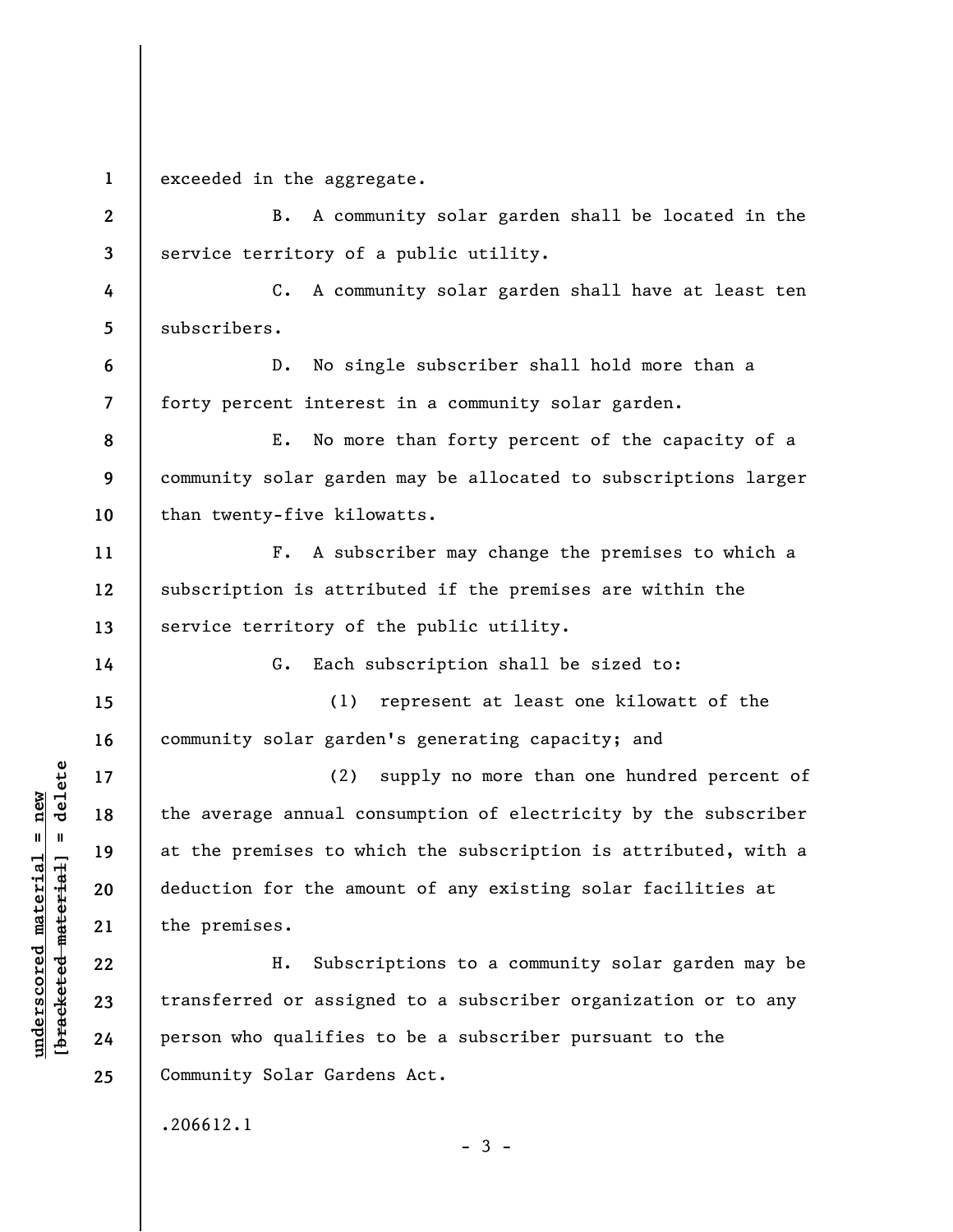**1 2**  SECTION 4. [NEW MATERIAL] OWNERSHIP OF COMMUNITY SOLAR GARDENS.--

**3 4 5**  A. A community solar garden shall be owned by a public utility, an affiliate of a public utility or a subscriber organization.

**6 7 8**  B. A community solar garden may be built, owned and operated by a third party under contract with a subscriber organization.

C. The owners of and the subscribers to a community solar garden shall not be considered public utilities subject to regulation by the commission solely as a result of their interest in the community solar garden.

D. Prices paid for subscriptions to community solar gardens shall not be subject to regulation by the commission.

E. Neither the costs nor the revenues attributable to a community solar garden owned by a public utility or public utility affiliate shall be considered in determining a public utility's cost of service.

F. The commission shall assure that competition among developers and owners of community solar gardens is not compromised by the actions of any public utility.

**SECTION 5.** [NEW MATERIAL] PURCHASES FROM COMMUNITY SOLAR GARDENS.--

A. The output from a community solar garden shall be sold only to the public utility serving the geographic area .206612.1 - 4 -

 $\frac{1}{2}$  intereted material = delete **[bracketed material] = delete**  $underscored material = new$ **underscored material = new**

**9** 

**10** 

**11** 

**12** 

**13** 

**14** 

**15** 

**16** 

**17** 

**18** 

**19** 

**20** 

**21** 

**22** 

**23** 

**24**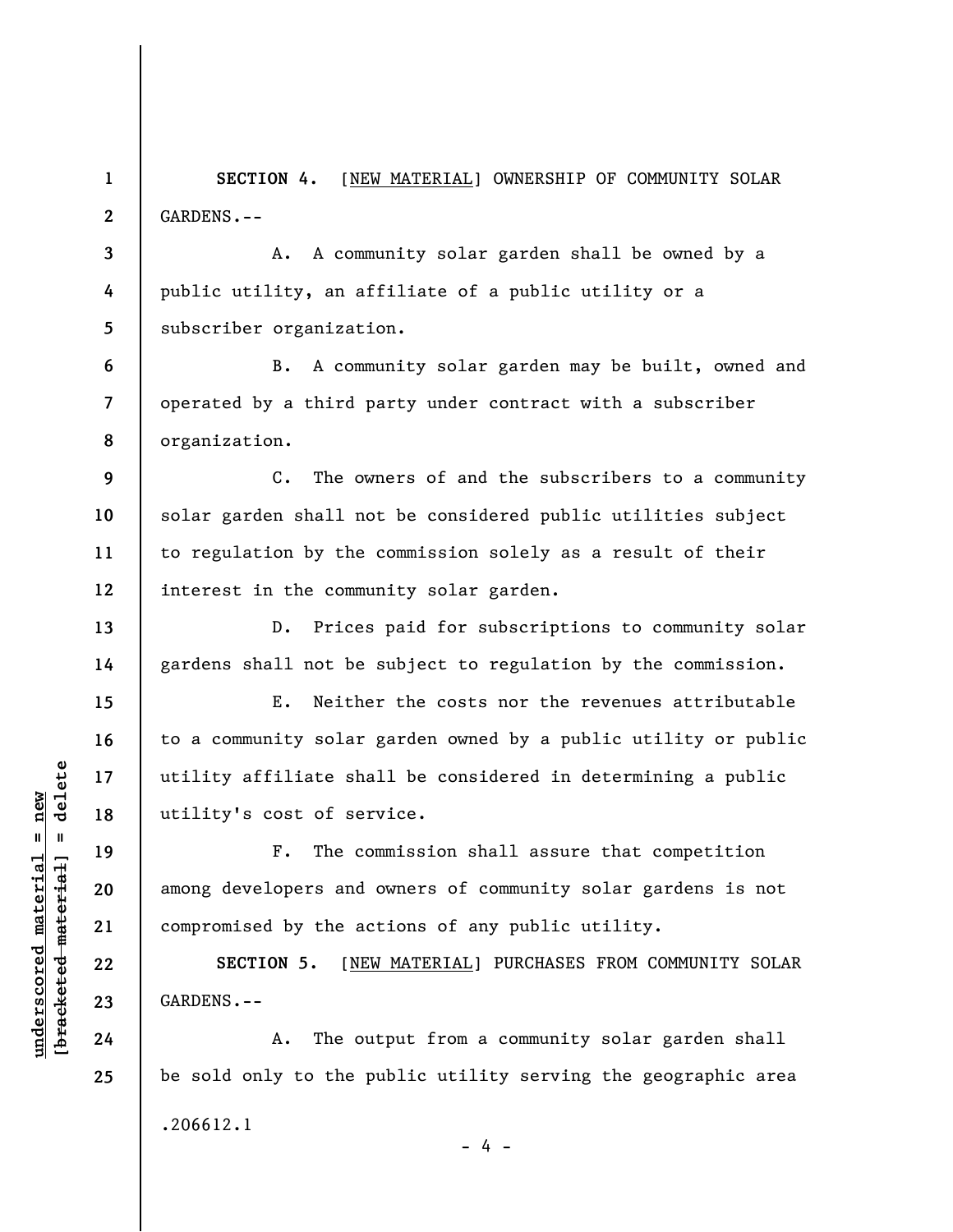**1 2 3 4 5 6 7 8**  where the community solar garden is located. The public utility shall purchase all of the electricity and renewable energy credits generated by a community solar garden at a rate equal to the rate established by commission rules implementing 18 C.F.R. 292.304. At the request of a subscriber organization, the public utility shall purchase the receivables associated with subscriptions from a community solar garden at a discount rate approved by the commission.

B. The amount of electricity and renewable energy credits generated by a community solar garden shall be determined by a production meter installed by a public utility or third-party system owner; the cost of the production meter and its installation shall be paid for by the owner of the community solar garden.

C. A public utility shall sell the electricity acquired pursuant to Subsection A of this section to each community solar garden subscriber, in an amount equal to the subscriber's proportional share of the energy produced by the community solar garden. The public utility shall sell the electricity at the same rate as for the public utility's purchases pursuant to Subsection A of this section, with adjustments as determined by the commission to cover the public utility's cost of delivering electricity to the subscriber's premises, integrating the community solar garden with the public utility's system and administering contracts for .206612.1

 $- 5 -$ 

**9** 

**10** 

**11** 

**12** 

**13** 

**14** 

**15** 

**16** 

**17** 

**18** 

**19** 

**20** 

**21** 

**22** 

**23** 

**24**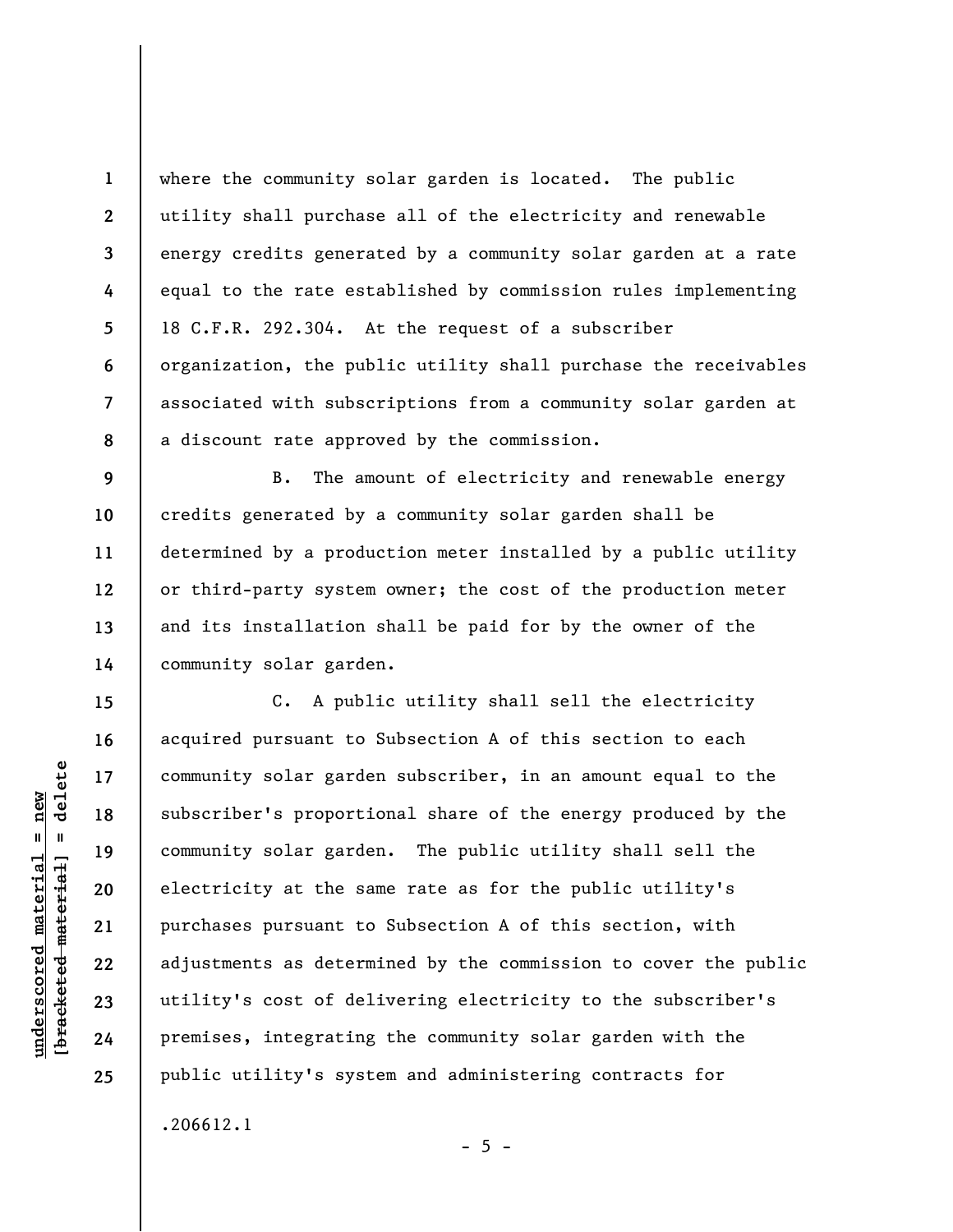**1 2 3 4 5 6 7 8 9 10**  community solar gardens and subscribers. A public utility shall file its rate for charges in excess of the cost of acquisition, which rate may vary by size or distance, but shall not otherwise be specific to an individual community solar garden or its subscribers. A rate filed pursuant to this subsection shall be subject to the same provision review and approval as for other rates. The commission shall ensure that charges authorized by this subsection do not reflect costs that are already recovered by the public utility from the subscriber through other charges.

D. To the extent the electricity available to a subscriber from the subscriber's interest in a community solar garden exceeds the subscriber's consumption for electricity from the public utility during a billing period, the subscriber shall not be required to purchase the excess electricity during that billing period. The subscriber shall be permitted to make an equivalent purchase of electricity in a subsequent billing period that is no more than twelve months later during which the subscriber's electricity demand from the public utility exceeds the subscriber's share of the production of the community solar garden.

E. The owner of a community solar garden with a nameplate capacity above two megawatts shall provide real-time production data to the public utility to facilitate incorporation of the community solar garden's generation of .206612.1  $- 6 -$ 

**11** 

**12** 

**13** 

**14** 

**15** 

**16** 

**17** 

**18** 

**19** 

**20** 

**21** 

**22** 

**23** 

**24**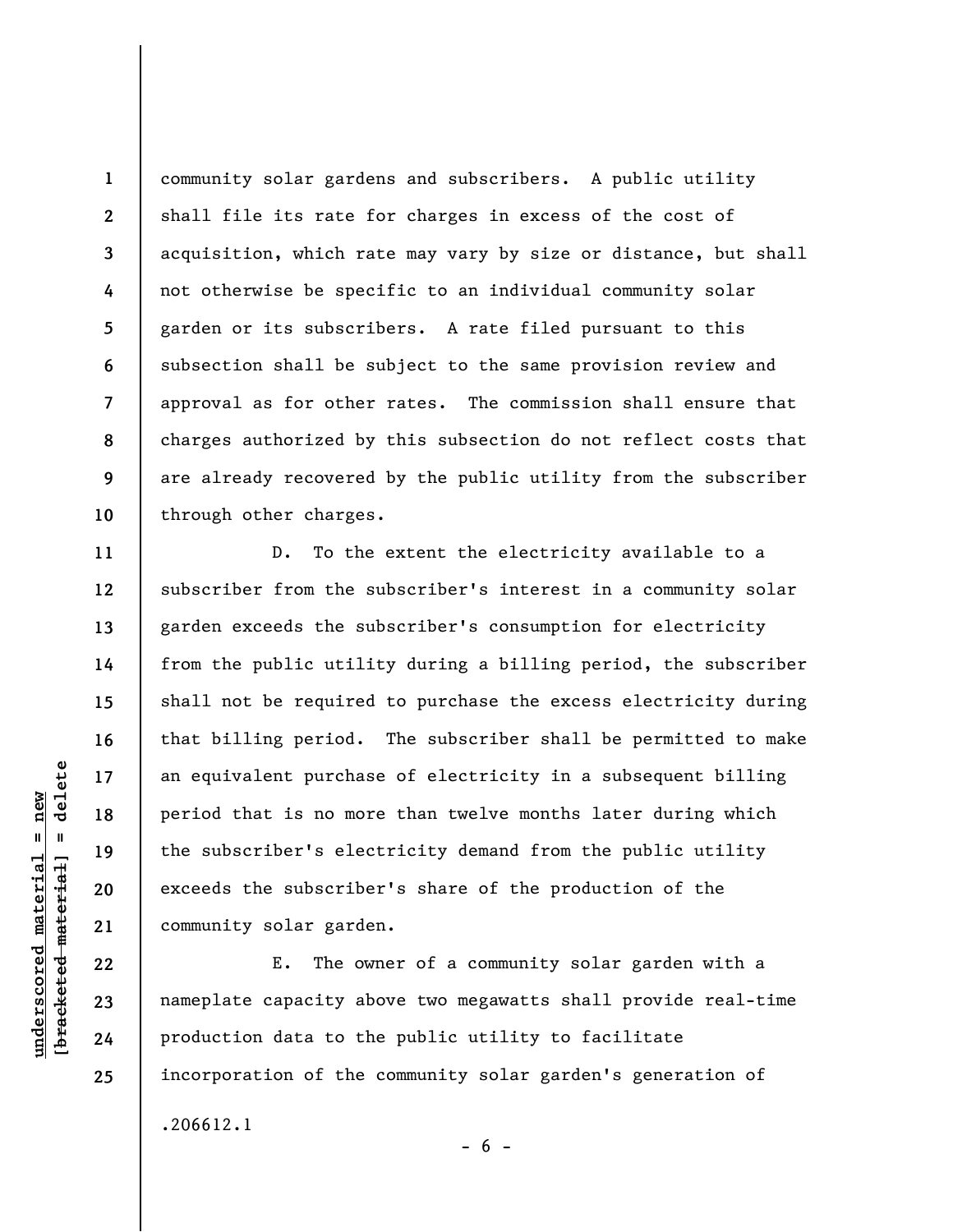**1 2**  electricity into the public utility's operation of its electric system.

**3 4 5 6 7 8 9 10 11 12**  F. The subscriber organization for a community solar garden shall, on a monthly basis, provide to a public utility the kilowatt hours of electrical generation attributable to each subscriber participating in the community solar garden, in accordance with the subscriber's share of the output of the community solar garden. The subscriber organization shall electronically transmit such documentation to the public utility monthly, in a format approved by the commission, so that the public utility can reflect the proper allocation on the subscriber's utility bill.

**SECTION 6.** [NEW MATERIAL] LOW-INCOME RESIDENTIAL CUSTOMERS.--

A. To the extent practical and achievable, the commission shall ensure that ten percent of the total generating capacity of a community solar garden operated pursuant to the Community Solar Gardens Act is made available to low-income residential customers or entities serving such customers.

B. To the extent not otherwise prohibited by law, funds available for low-income energy-assistance programs may be used to enable the participation of low-income residential customers in programs authorized by the Community Solar Gardens Act.

- 7 -

.206612.1

 $\frac{1}{2}$  intereted material = delete **[bracketed material] = delete**  $underscored material = new$ **underscored material = new**

**13** 

**14** 

**15** 

**16** 

**17** 

**18** 

**19** 

**20** 

**21** 

**22** 

**23** 

**24**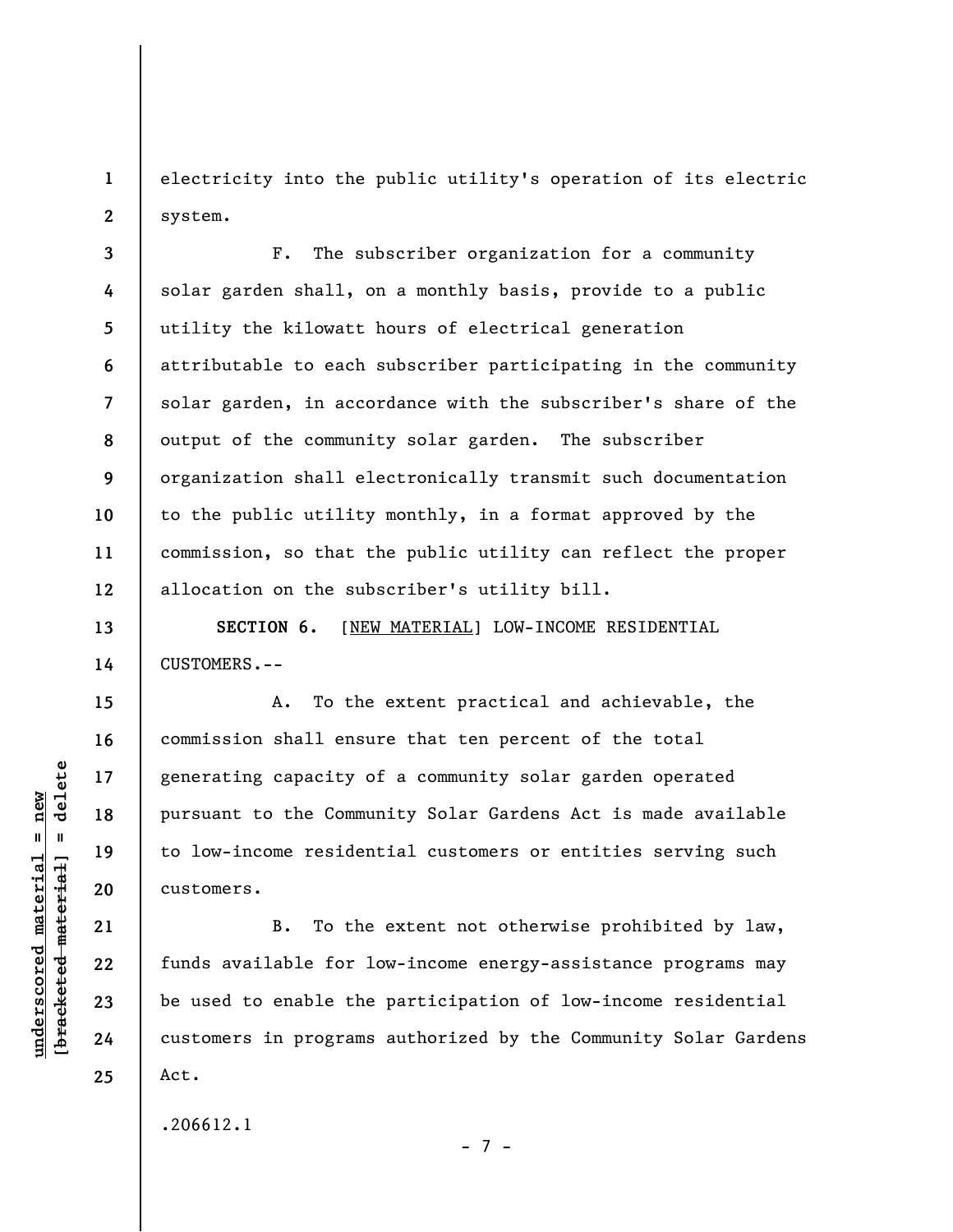**1 2 3 4 5 6 7 8 9 10 11 12 13 14 15 16 17 18 19 20 21 22 23 24 25 SECTION 7.** [NEW MATERIAL] COMMISSION RULES.-- A. On or before October 1, 2017, the commission shall commence a rulemaking proceeding to adopt rules as necessary to implement the Community Solar Gardens Act and shall adopt appropriate rules on or before May 1, 2018. B. Rules adopted by the commission pursuant to Subsection A of this section shall facilitate the financing of subscriber-owned community solar gardens. Such rules shall include: (1) minimum capitalization; (2) the share of a community solar garden's eligible solar electric generation facilities that a subscriber organization may at any time own in its own name; and (3) authorization for subscriber organizations to enter into leases, sale-and-leaseback transactions, operating agreements and other ownership arrangements with third parties. C. Rules adopted by the commission pursuant to Subsection A of this section shall address procedures by which a subscriber who ceases to be a customer at the premises on which the subscription is based but, within a reasonable period as determined by the commission, becomes a customer at another premises in the service territory of the public utility, may transfer the subscription. D. The commission shall: .206612.1

 $\frac{1}{2}$  of  $\frac{1}{2}$  and  $\frac{1}{2}$  and  $\frac{1}{2}$  and  $\frac{1}{2}$  and  $\frac{1}{2}$  and  $\frac{1}{2}$  and  $\frac{1}{2}$  and  $\frac{1}{2}$  and  $\frac{1}{2}$  and  $\frac{1}{2}$  and  $\frac{1}{2}$  and  $\frac{1}{2}$  and  $\frac{1}{2}$  and  $\frac{1}{2}$  and  $\frac{1}{2}$  an **[bracketed material] = delete**  $underscored material = new$ **underscored material = new**

- 8 -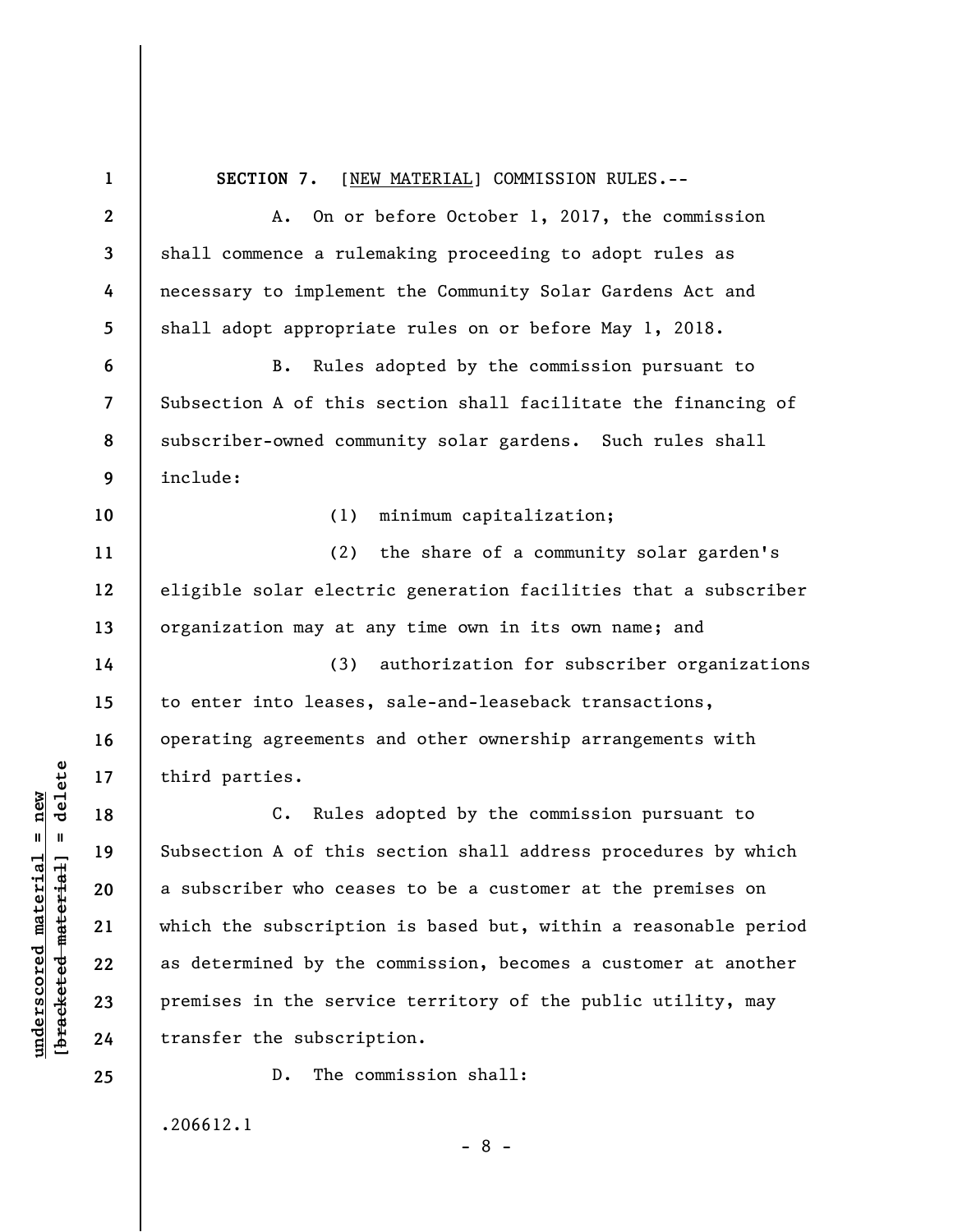**1 2 3 4 5 6 7 8 9 10 11 12 13 14 15 16 17 18 19 20 21 22 23 24 25**  (1) develop rules to facilitate the participation of low-income residential customers in programs authorized by the Community Solar Gardens Act and entities serving low-income residential customers; (2) develop rules ensuring that all rate classes may participate in community solar gardens; (3) establish uniform standards, fees and processes for the interconnection of community solar garden facilities that will allow a public utility to recover a reasonable interconnection cost for each community solar garden; (4) identify the information that shall be provided to potential subscribers to ensure fair disclosure of the estimated future cost and benefits of subscriptions; and (5) prevent public utilities and their affiliates from unfairly competing with non-utility subscriber organizations, including prohibiting public utilities and their affiliates from making improper use of customer information that is not publicly available. **SECTION 8.** Section 62-8-6 NMSA 1978 (being Laws 1941, Chapter 84, Section 42, as amended) is amended to read: "62-8-6. DISCRIMINATION.--No public utility shall, as to rates or services, make or grant any unreasonable preference or advantage to any corporation or person within any classification or subject any corporation or person within any .206612.1

 $\frac{1}{2}$  intereted material = delete **[bracketed material] = delete**  $underscored material = new$ **underscored material = new**

- 9 -